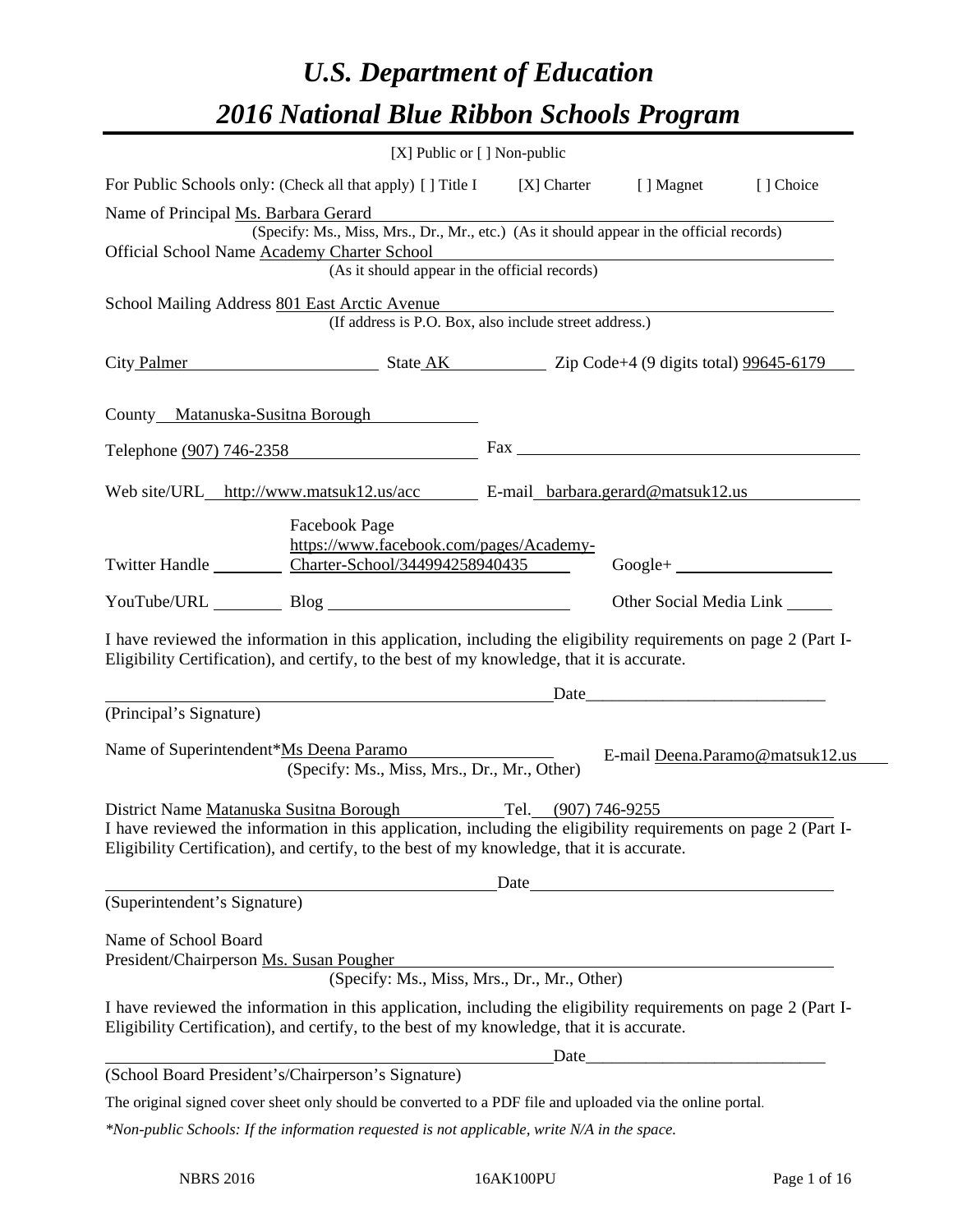The signatures on the first page of this application (cover page) certify that each of the statements below, concerning the school's eligibility and compliance with U.S. Department of Education and National Blue Ribbon Schools requirements, are true and correct.

- 1. The school configuration includes one or more of grades K-12. (Schools on the same campus with one principal, even a K-12 school, must apply as an entire school.)
- 2. The public school has met their state's accountability requirements (i.e., avoided sanctions) in participation, performance in reading (or English language arts) and mathematics, and other academic indicators (i.e., attendance rate and graduation rate) using the most recent accountability results available for the year prior to nomination.
- 3. To meet final eligibility, a public school must meet the state's accountability requirements (i.e., avoided sanctions) in participation, performance in reading (or English language arts) and mathematics, and other academic indicators (i.e., attendance rate and graduation rate) for the year in which they are nominated (2015-2016) and be certified by the state representative. Any status appeals must be resolved at least two weeks before the awards ceremony for the school to receive the award.
- 4. If the school includes grades 7 or higher, the school must have foreign language as a part of its curriculum.
- 5. The school has been in existence for five full years, that is, from at least September 2010 and each tested grade must have been part of the school for the past three years.
- 6. The nominated school has not received the National Blue Ribbon Schools award in the past five years: 2011, 2012, 2013, 2014, or 2015.
- 7. The nominated school has no history of testing irregularities, nor have charges of irregularities been brought against the school at the time of nomination. The U.S. Department of Education reserves the right to disqualify a school's application and/or rescind a school's award if irregularities are later discovered and proven by the state.
- 8. The nominated school or district is not refusing Office of Civil Rights (OCR) access to information necessary to investigate a civil rights complaint or to conduct a district-wide compliance review.
- 9. The OCR has not issued a violation letter of findings to the school district concluding that the nominated school or the district as a whole has violated one or more of the civil rights statutes. A violation letter of findings will not be considered outstanding if OCR has accepted a corrective action plan from the district to remedy the violation.
- 10. The U.S. Department of Justice does not have a pending suit alleging that the nominated school or the school district as a whole has violated one or more of the civil rights statutes or the Constitution's equal protection clause.
- 11. There are no findings of violations of the Individuals with Disabilities Education Act in a U.S. Department of Education monitoring report that apply to the school or school district in question; or if there are such findings, the state or district has corrected, or agreed to correct, the findings.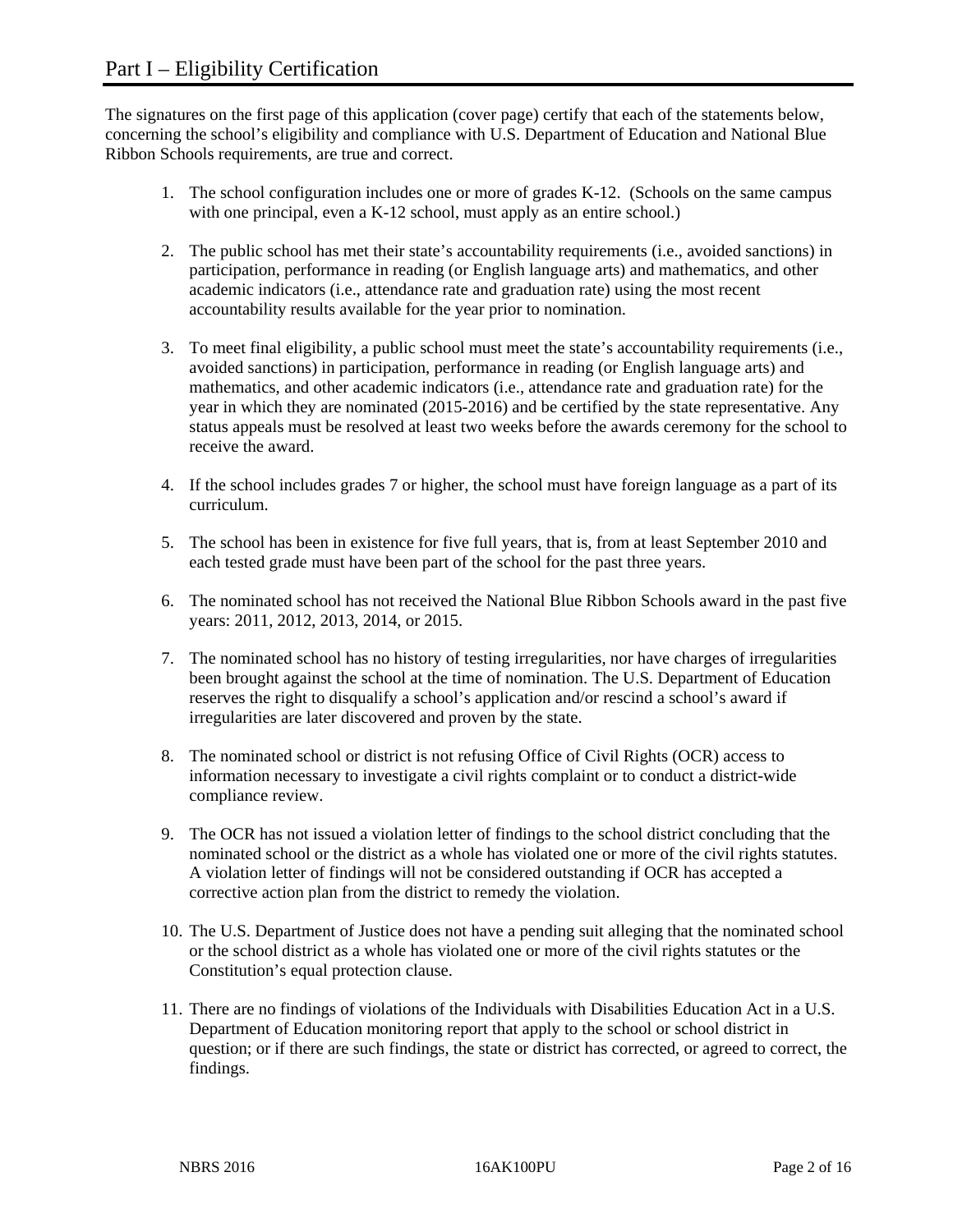#### **Data should be provided for the most recent school year (2015-2016) unless otherwise stated.**

#### **DISTRICT**

1. Number of schools in the district  $\frac{24}{24}$  Elementary schools (includes K-8) (per district designation): 5 Middle/Junior high schools 9 High schools 7 K-12 schools

45 TOTAL

**SCHOOL** (To be completed by all schools)

- 2. Category that best describes the area where the school is located:
	- [] Urban or large central city [ ] Suburban with characteristics typical of an urban area [ ] Suburban [X] Small city or town in a rural area [ ] Rural
- 3. Number of students as of October 1, 2015 enrolled at each grade level or its equivalent in applying school:

| Grade                           | # of         | # of Females | <b>Grade Total</b> |
|---------------------------------|--------------|--------------|--------------------|
|                                 | <b>Males</b> |              |                    |
| <b>PreK</b>                     | 0            | 0            | 0                  |
| $\mathbf K$                     | 13           | 13           | 26                 |
| $\mathbf{1}$                    | 16           | 10           | 26                 |
| $\overline{2}$                  | 11           | 13           | 24                 |
| 3                               | 13           | 13           | 26                 |
| $\overline{\mathbf{4}}$         | 13           | 15           | 28                 |
| 5                               | 15           | 14           | 29                 |
| 6                               | 14           | 10           | 24                 |
| 7                               | 19           | 11           | 30                 |
| 8                               | 13           | 17           | 30                 |
| 9                               | 0            | 0            | 0                  |
| 10                              | 0            | 0            | 0                  |
| 11                              | 0            | 0            | 0                  |
| 12 or higher                    | 0            | 0            | 0                  |
| <b>Total</b><br><b>Students</b> | 127          | 116          | 243                |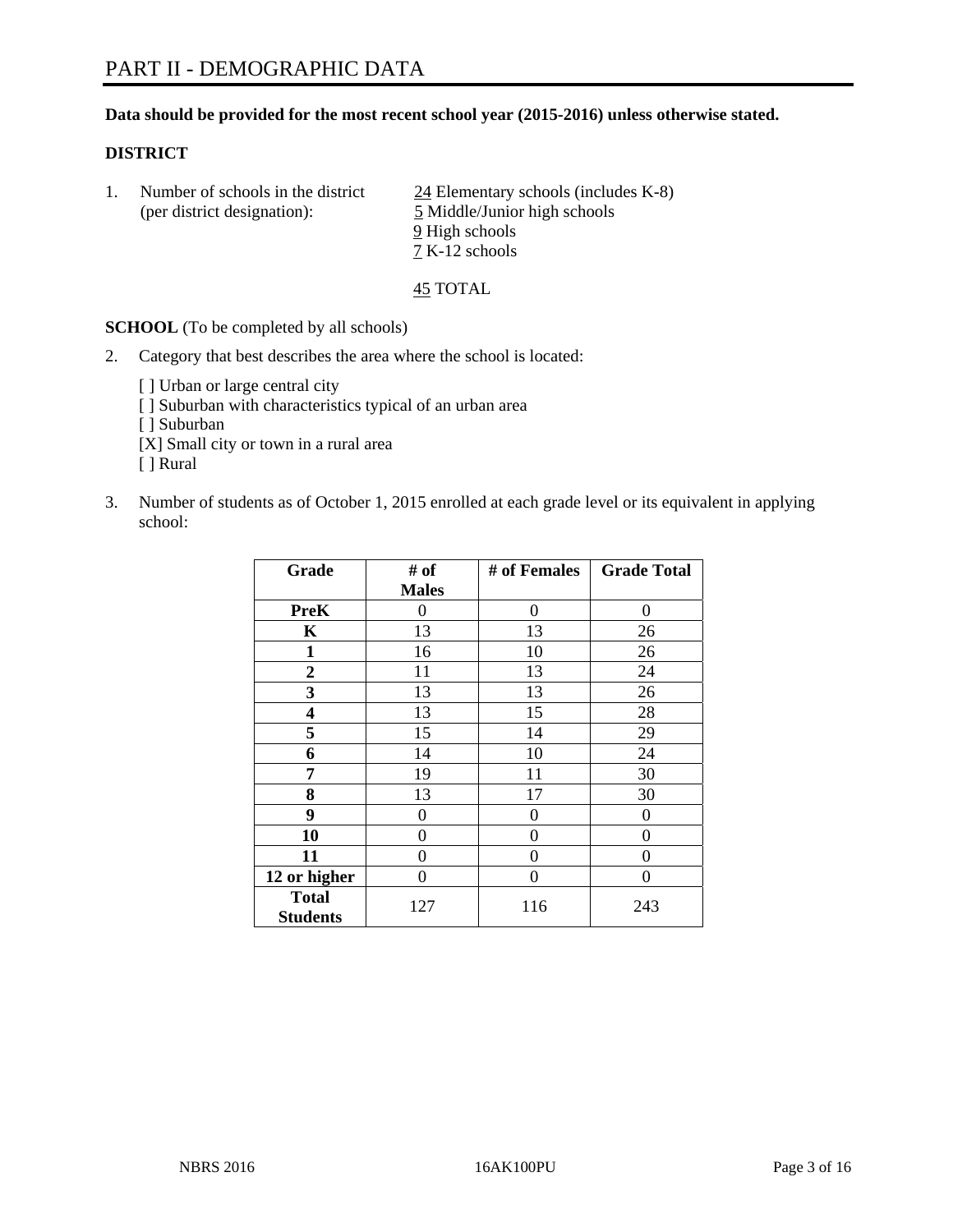- 4. Racial/ethnic composition of  $8\%$  American Indian or Alaska Native the school: 1 % Asian
	-
	-
	- 1 % Black or African American
	- 5 % Hispanic or Latino
	- 1 % Native Hawaiian or Other Pacific Islander
	- 82 % White
	- 2 % Two or more races
		- **100 % Total**

(Only these seven standard categories should be used to report the racial/ethnic composition of your school. The Final Guidance on Maintaining, Collecting, and Reporting Racial and Ethnic Data to the U.S. Department of Education published in the October 19, 2007 *Federal Register* provides definitions for each of the seven categories.)

5. Student turnover, or mobility rate, during the 2014 – 2015 school year: 2%

This rate should be calculated using the grid below. The answer to (6) is the mobility rate.

| <b>Steps For Determining Mobility Rate</b>         | Answer                |  |
|----------------------------------------------------|-----------------------|--|
| $(1)$ Number of students who transferred to        |                       |  |
| the school after October 1, 2014 until the         | $\mathcal{D}_{\cdot}$ |  |
| end of the 2014-2015 school year                   |                       |  |
| (2) Number of students who transferred             |                       |  |
| <i>from</i> the school after October 1, 2014 until | $\mathcal{D}_{\cdot}$ |  |
| the end of the 2014-2015 school year               |                       |  |
| (3) Total of all transferred students [sum of      |                       |  |
| rows $(1)$ and $(2)$ ]                             |                       |  |
| (4) Total number of students in the school as      | 234                   |  |
| of October 1, 2014                                 |                       |  |
| (5) Total transferred students in row (3)          | 0.017                 |  |
| divided by total students in row (4)               |                       |  |
| $(6)$ Amount in row $(5)$ multiplied by 100        | っ                     |  |

6. English Language Learners (ELL) in the school:  $3\%$ 

7 Total number ELL

 Specify each non-English language represented in the school (separate languages by commas): Spanish, Russian, Greek

- 7. Students eligible for free/reduced-priced meals: 0 % Total number students who qualify:  $\qquad 0$
- 8. Students receiving special education services: 8 %

20 Total number of students served

Indicate below the number of students with disabilities according to conditions designated in the Individuals with Disabilities Education Act. Do not add additional conditions. It is possible that students may be classified in more than one condition.

| 1 Autism                              | 0 Orthopedic Impairment                   |
|---------------------------------------|-------------------------------------------|
| 0 Deafness                            | 0 Other Health Impaired                   |
| 0 Deaf-Blindness                      | 11 Specific Learning Disability           |
| 0 Emotional Disturbance               | 16 Speech or Language Impairment          |
| 1 Hearing Impairment                  | 0 Traumatic Brain Injury                  |
| 0 Mental Retardation                  | $Q$ Visual Impairment Including Blindness |
| $\underline{0}$ Multiple Disabilities | 1 Developmentally Delayed                 |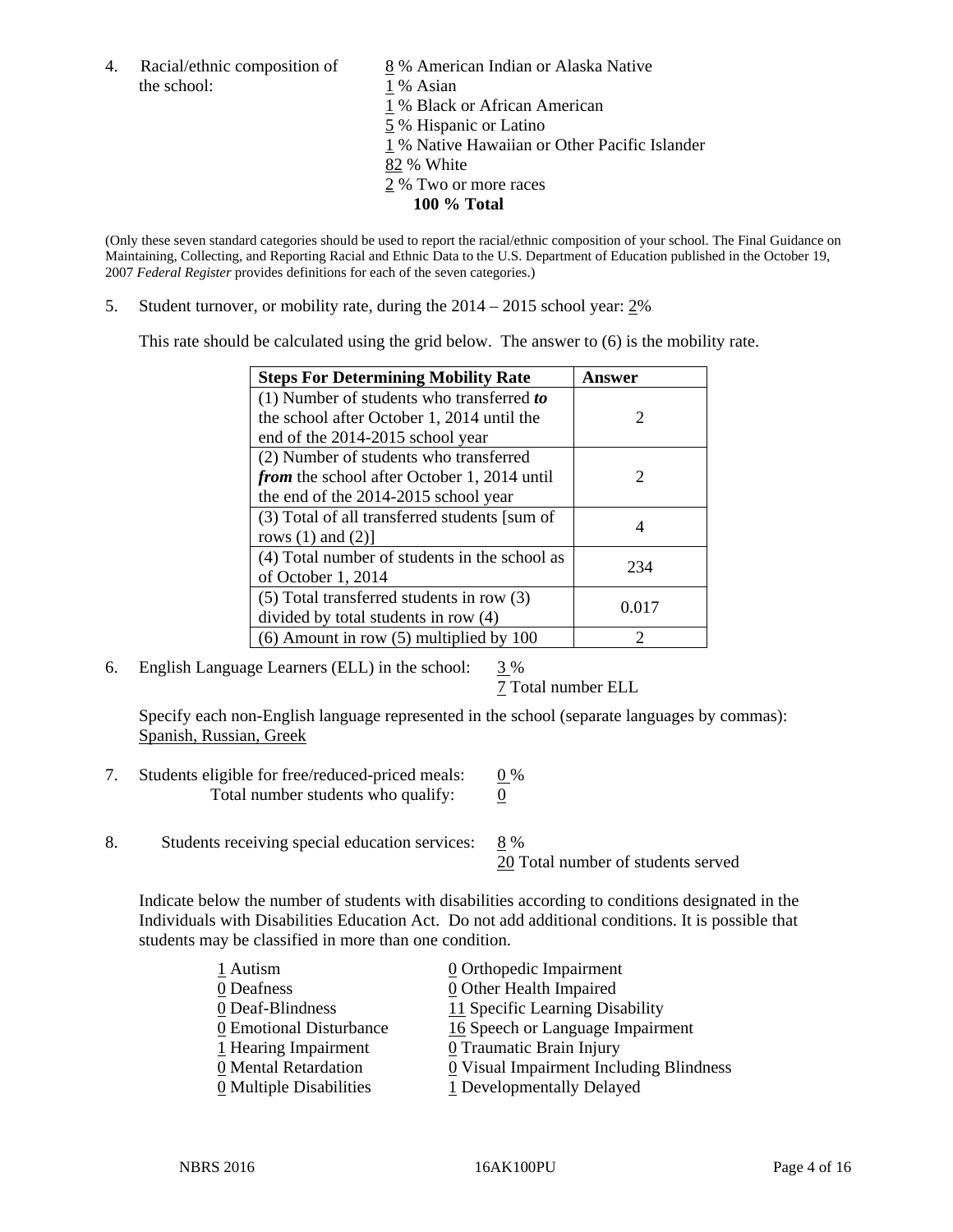- 9. Number of years the principal has been in her/his position at this school: 18
- 10. Use Full-Time Equivalents (FTEs), rounded to nearest whole numeral, to indicate the number of school staff in each of the categories below:

|                                       | <b>Number of Staff</b> |
|---------------------------------------|------------------------|
| Administrators                        |                        |
| Classroom teachers                    | 12                     |
| Resource teachers/specialists         |                        |
| e.g., reading, math, science, special | 6                      |
| education, enrichment, technology,    |                        |
| art, music, physical education, etc.  |                        |
| Paraprofessionals                     | 6                      |
| Student support personnel             |                        |
| e.g., guidance counselors, behavior   |                        |
| interventionists, mental/physical     |                        |
| health service providers,             |                        |
| psychologists, family engagement      |                        |
| liaisons, career/college attainment   |                        |
| coaches, etc.                         |                        |

- 11. Average student-classroom teacher ratio, that is, the number of students in the school divided by the FTE of classroom teachers, e.g.,  $22:1$  14:1
- 12. Show daily student attendance rates. Only high schools need to supply yearly graduation rates.

| <b>Required Information</b> | 2014-2015 | $2013 - 2014$ | 2012-2013 | 2011-2012 | 2010-2011 |
|-----------------------------|-----------|---------------|-----------|-----------|-----------|
| Daily student attendance    | 95%       | 95%           | 94%       | 95%       | 94%       |
| High school graduation rate | 9%        | 0%            | 0%        | 9%        | 0%        |

#### 13. **For high schools only, that is, schools ending in grade 12 or higher.**

Show percentages to indicate the post-secondary status of students who graduated in Spring 2015.

| <b>Post-Secondary Status</b>                  |    |
|-----------------------------------------------|----|
| Graduating class size                         |    |
| Enrolled in a 4-year college or university    | 0% |
| Enrolled in a community college               | 0% |
| Enrolled in career/technical training program | 0% |
| Found employment                              | 0% |
| Joined the military or other public service   | 0% |
| <b>Other</b>                                  |    |

14. Indicate whether your school has previously received a National Blue Ribbon Schools award. Yes No X

If yes, select the year in which your school received the award.

15. In a couple of sentences, provide the school's mission or vision statement.

To create a learning system that encourages and develops students' inherent abilities to be competent, confident, productive and responsible young adults.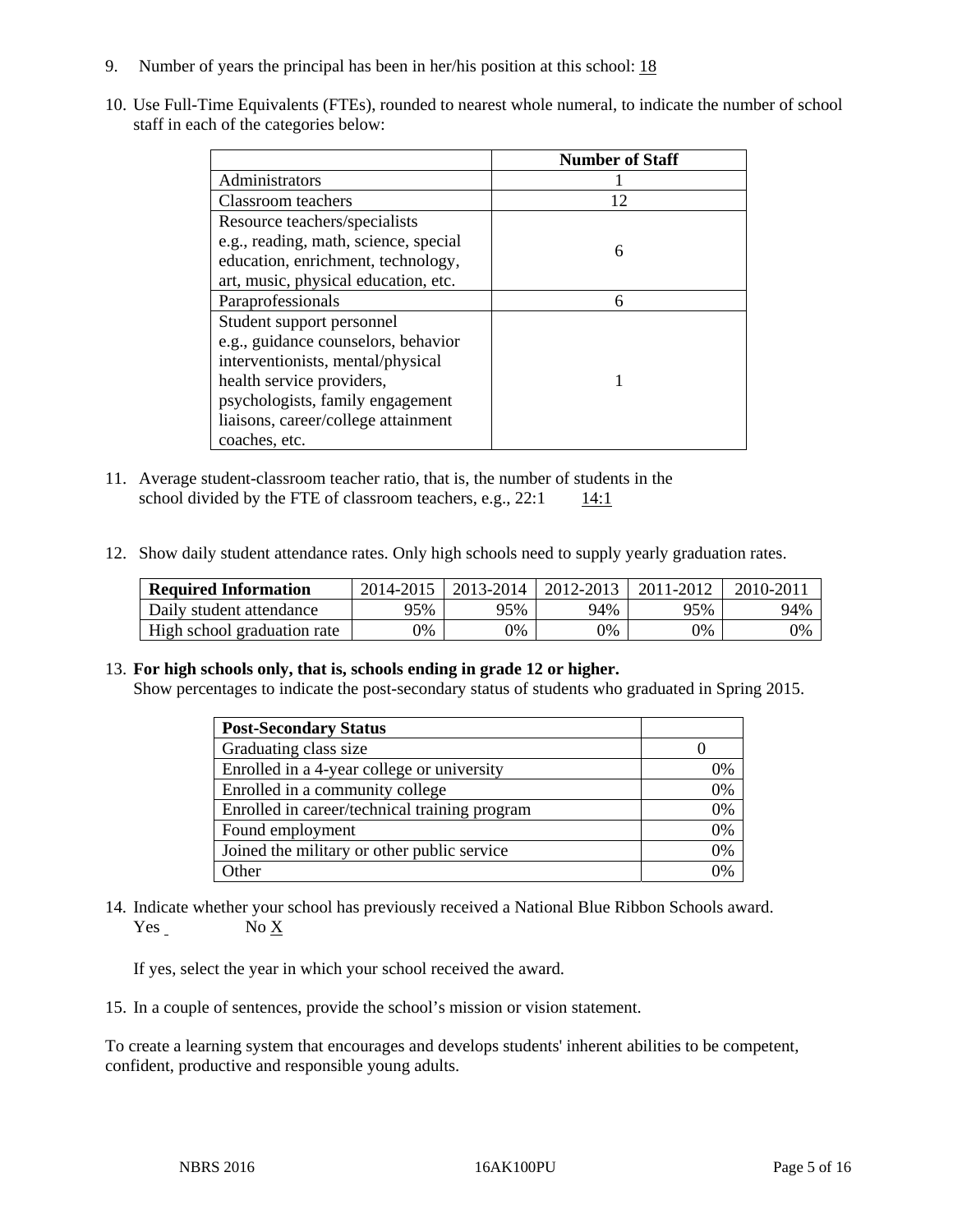16. **For public schools only**, if the school is a magnet, charter, or choice school, explain how students are chosen to attend.

Admission to Academy Charter School is open to ALL kindergarten through 8th grade students in the MSBSD via a lottery. Academy Charter programs and activities are free from discrimination with respect to sex, race, color, religion, national origin, ethnic group, marital or parental status, and physical and mental disability. The Academy Charter ensures equal opportunities for all students in admission and access to enrollment. The application is available online on the school's page via the school district website, an active Facebook page, or in person at the school. The application is simple and requires the name of the student, grade level seeking and parent name and phone number. The school advertises the annual opportunity to apply in the local papers. We host a number of tours for interested parents and community members, with almost a tour a week beginning in January thru the end of April.

Academy currently hosts 243 students in grades kindergarten through 8th grade. As a general rule, Academy Charter will enroll all eligible students who submit a timely

application by the first Friday in May, unless the number of the applicants exceeds the capacity of the program class, grade level, or building. In event of an excess of applications, as specified by the State of Alaska Attorney General, a lottery is held on the first Friday in May each year. The City of Palmer Chief of Police draws the winning applications in the lottery. As per the Attorney General, the children of staff are provided opportunity for open spaces. In keeping with our "family" philosophy, siblings of currently enrolled students will have first option. Children of Academy Advisory Board members also have a first option for a space. All other students will have an equal opportunity to fill any remaining openings. The Chief of Police draws all applications for each grade level, filling open spaces, and then begins the wait list, in order as drawn. Siblings are immediately moved to the top of the wait list. In the occurrence of more than one sibling waiting for a space in a specific grade level, a lottery is held to determine which sibling is first and so on for the wait list.

During the school year, should an opening occur, the wait list is used, in order, to fill an open space.

At the end of each school year, at the time of the lottery draw, the wait list goes away and is re-drawn using the process listed above. This fulfills the Attorney General ruling that it should not be a "first come, first serve" but a lottery draw to enroll students into Academy Charter School.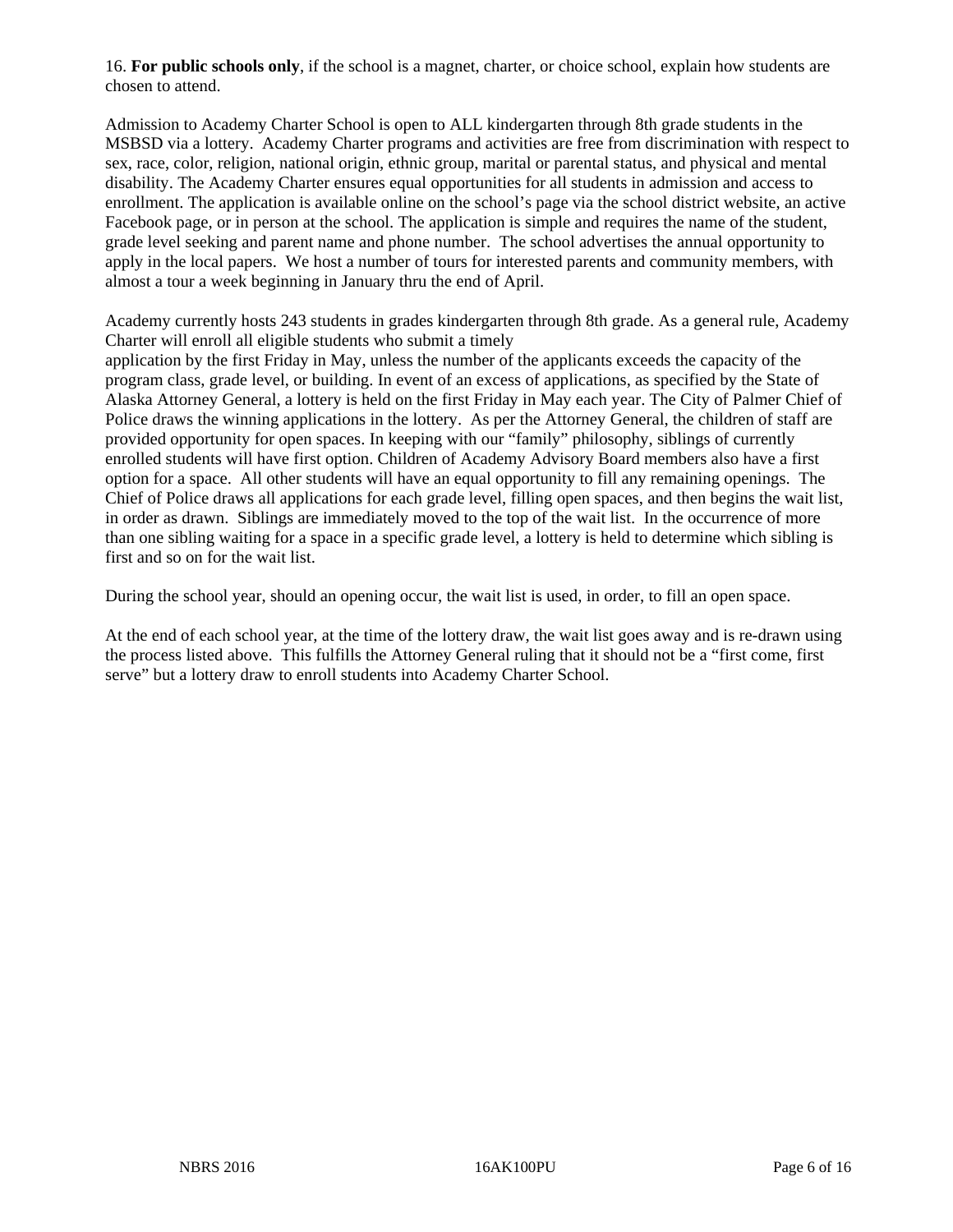## PART III – SUMMARY

We, the parents, the students, the staff, and the community are passionate about our school! Academy is family. We are purposeful and geared to cultivate and nurture interesting, well-rounded, deep thinking citizens. Here is our story.

In 1995, the Charter School Act was passed by the State Legislature. Educators and families joined together to implement the best ideas, both new and old, about how to educate children. In August 1997, Academy opened its doors to serve 24 kindergarten students, drawn by the Chief of Police in the annual lottery, representing children from across the Matanuska Susitna Borough School District. Academy grew adding one grade level per year up to the 8th grade; now currently serving 243 students. (Academy Charter programs and activities are free from discrimination with respect to sex, race, color, religion, national origin, ethnic group, marital or parental status, and physical and mental disability.)

Our goal in creating this ever evolving, purposeful, living laboratory with a caring, supportive and structured environment was to focus on the well-being of our students. Academy seeks to create thinkers and problem solvers, and to develop knowledgeable, empowered, well-rounded, caring citizens. The school continues to be successful because it encourages students to thrive, grow and learn in a setting that celebrates their success and outcomes. The end result of this focus on learning is evident in the high level scores the school received on the first AMP testing round in 2014/15 and on the previous Alaska State Performance Index 2012 – 13 and 2013-14 in which Academy earned the top-rated ASPI score of Five Stars.

There were many road blocks and challenges along the way, with the greatest challenge being that charter schools must find affordable, functional, and safe buildings. Fortunately, the Borough Assembly donated 3.77 acres as Academy's permanent campus, which included three old buildings and eight portables. Together, staff and parents dug trenches for water/sewer lines, ripped out walls, and fully remodeled the dilapidated space into safe, viable classrooms. The school campus has benefitted from significant improvements in the last ten years. In 2005, the Alaska Legislature awarded Academy a \$2.5 million Direct Appropriation. In 2012, there was another direct appropriate of \$2 million. In 2013, the final \$2 million was awarded. In three phases over ten years, 19 classrooms, a high school sized gym and an office (42,865) sq.) was built. The neighboring twenty acres was purchased to add to our campus. A 700+ foot gravel exit road was built during one weekend with donated gravel and trucking totaling nearly \$20,000. Our school was built by staff and parents in collaboration with community know-how.

We choose to stay a small school where the principal knows every student, their parents, and their hopes and dreams. The teachers work hard to ensure that every child has successes each day, yet is challenged to deepen their understanding that it's not about quick and easy, but about persevering and doing their best. Students are evaluated for aptitude and ability early in the start of each year and placed in small learning groups with similar like-learners for the language arts and mathematics blocks. These small groups of approximately 13 students are led by teachers trained in innovative curricula such as Core Knowledge and Spalding. The school responds to each student's needs, even in some cases placing students ahead a grade for language arts and/or mathematics and the flexibility in adjusting their placement throughout the year. This flexibility and smaller class sizes allows teachers to target instruction on a personal level not possible in most schools. It keeps students more accountable as they are not able to fly under the radar with poor work habits, incomplete understanding, etc. Teachers build relationships with students in a more intimate setting. Small class sizes are more conducive to a classroom culture of achievement.

In addition to the basic academics of the school, Academy supports a well-rounded learning environment with a variety of experiences, such as Spanish classes for K-8, afternoon labs in a variety of subjects and field trips/hands-on learning. Grades K-8 rotate through sessions of labs that include Art, Writing, Science, Geography, Computers, and Spanish/PE. K-8th grade participates in Tae Kwon Do once a week and K-5th has a choir session weekly. The labs are taught by specialists who are passionate and knowledgeable about that subject area. All 3rd graders are taught piano. Grades 6-8 have intensives twice a year which are weeklong hands-on learning experiences in topics such as snow safety, helicopters in Alaska, taxidermy, photography, and art. Friday electives for middle school students run for four weeks and are designed to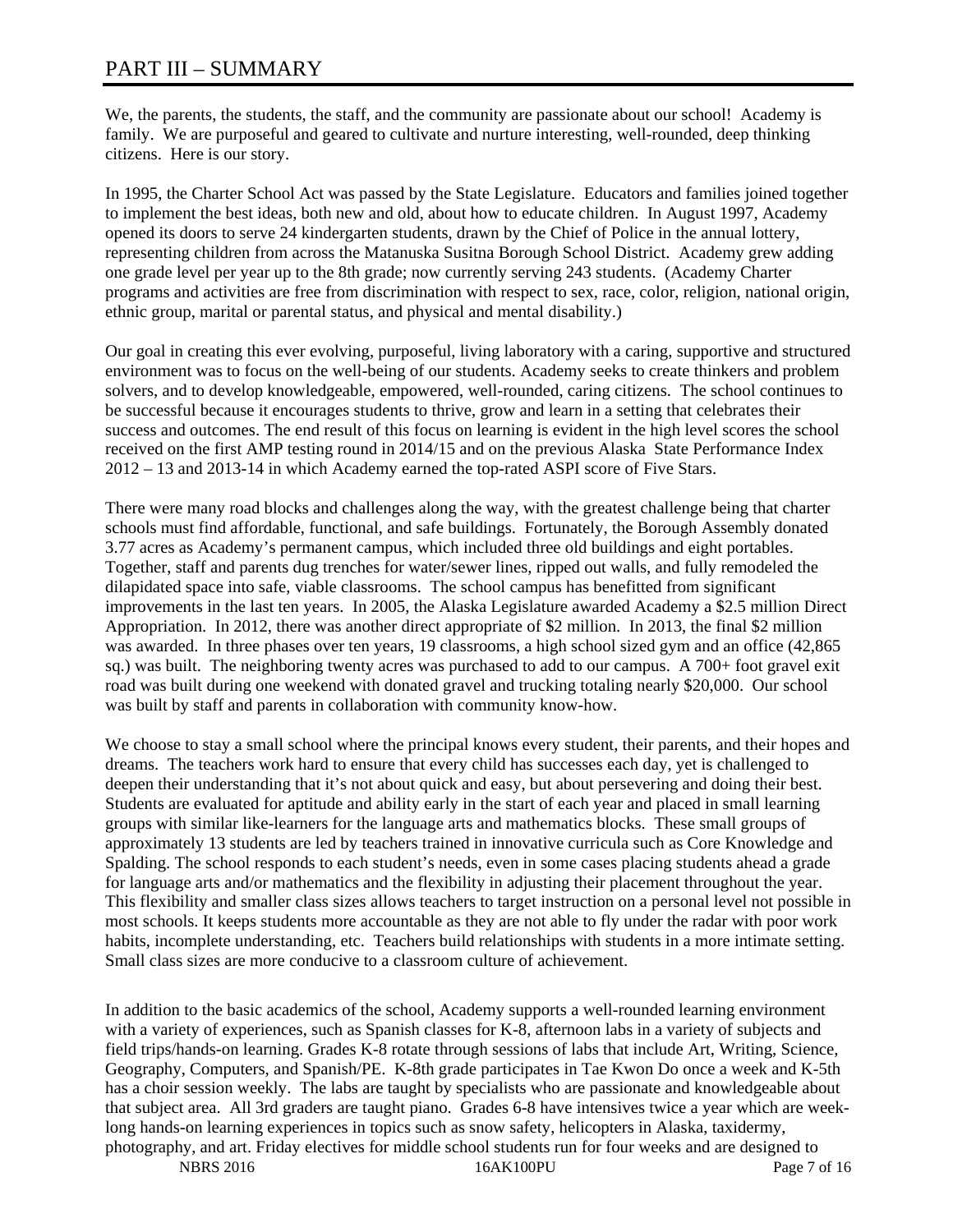create well-rounded, interesting citizens (topics include guitar, snow and ice biking, sewing, dissections). Academy is a seamless collaboration between teachers and parents. This relationship begins with the entrance interview in which the student and the parent(s) meet with the teacher and bring two learning goals for the school year. It is apparent from the get-go that the team is the teacher, the parent, and the student. At the end of the year, during the exit interview with the student, teacher and parents, the goals are evaluated.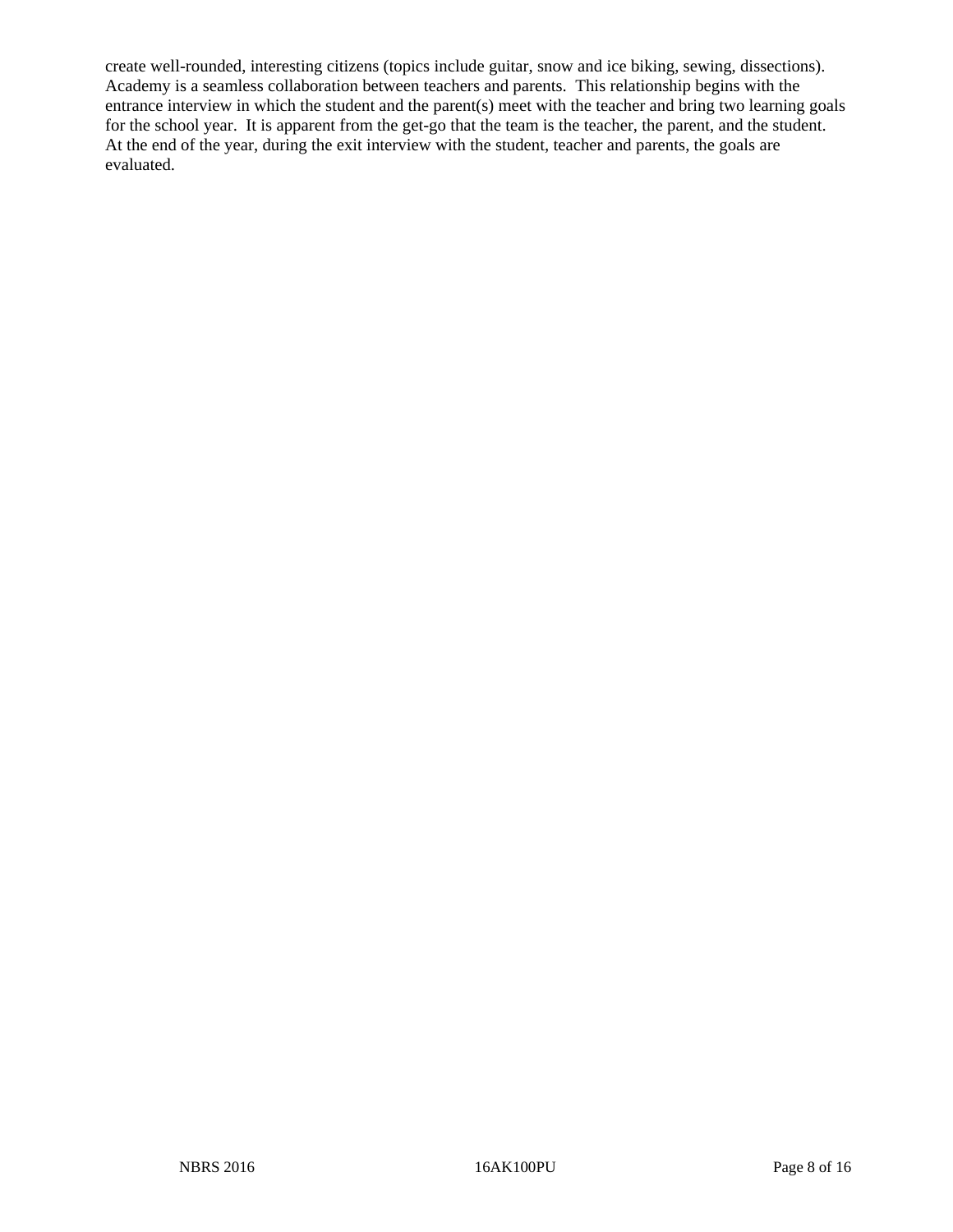### 1. Core Curriculum:

The Charter curriculum contains traditional academic subjects and additional subject areas that make the Charter unique. The Alaska State Frameworks serve as the starting point, and are enhanced with unifying themes and other creative approaches. We ensure ALL students have access to and success in learning high quality, rigorous curricula.

Three long learning blocks are purposefully scheduled to provide language arts, mathematics, and the afternoon labs with opportunity for in-depth learning with introduction, hands on practice, and mastery of a concept or skill occurring in one day. The Charter emphasizes both the acquisition and application of knowledge. The curriculum defines the knowledge, skills, and achievement levels commensurate with proficiency.

The Core Knowledge Sequence (CK) Curriculum provides a strong foundation in literature, history, science, geography, and art. This curriculum is designed to develop students who understand that history and social science are about real people, in real places, solving problems relevant to the students' own lives. Students understand the interrelationships between the peoples of the world, and study the past as the background and prelude to the present. Social studies has an emphasis on geography, map making, and other educational approaches to the awareness of our planet and the peoples that inhabit it. Students read challenging CK literature which teaches complex information about culture, war, and grows our students' understanding about the history of our country and the world. Students with reading challenges read along to audio books and then actively participate in class discussions.

The 90 minute language arts (LA) block develops students who are effective communicators, who love literature, and are lifelong readers and writers. The curriculum is literature based with a strong phonics foundation, specifically Spalding Writing Road to Reading. Every teacher and the principal have participated in Spalding intensive training, specifically 45 hours for Spalding 1 and an additional 45 hours in Spalding 2. Comprehension skills, vocabulary and grammar are integrated within the literature program. Communication skills include speaking and writing, and expand into presentation skills using modern technological tools. Students are paired with like-learners for the LA block to provide challenge and avoid frustration. This means a 2nd grader reading at the 3rd grade level moves to the 3rd grade group for LA. Students are encouraged to progress at a fast pace, with mastery a must. Advanced 8th grade students are able to participate, onsite, in the high school course English 1.

The mathematics program is based on major mathematical ideas and concepts. The math block is aligned K-8th grade, allowing students to be grouped with like-learners, challenged and able to work at a fast pace, allowed to and encouraged to access mathematical studies beyond their age/grade, with mastery a must. Students are taught to work in pairs where they learn the art of explaining their thinking or process for their answer. They are taught that there are many strategies to obtain the solution to a mathematical problem. K-5 students are in math a minimum of 70 minutes each day. Middle school students have math for 90 minutes each day. Advanced 8th graders are able to participate, onsite, in high school credit algebra 1 class. A couple of 8th graders go to the high school to take geometry.

The writing lab is unique. The school added a writing lab to meet the need for more time to develop writing skills in addition to the LA block. In the writing lab, our students learn to write for a specific audience and produce creative writing and poetry, as well as the five paragraph essay. We have excellent writers!

The science curriculum is a multi-year sequence that emphasizes hands-on experimentation and functional knowledge of scientific phenomena. The science teachers are scientists themselves, with degrees in science plus teaching certificates that enable them to develop, organize and teach outstanding, challenging and indepth science theory and experimentation. It is unusual for an elementary and middle school to provide students with an in-depth exploration and development of skills. The teachers have well-stocked science labs and funds are budgeted to maintain the materials and equipment.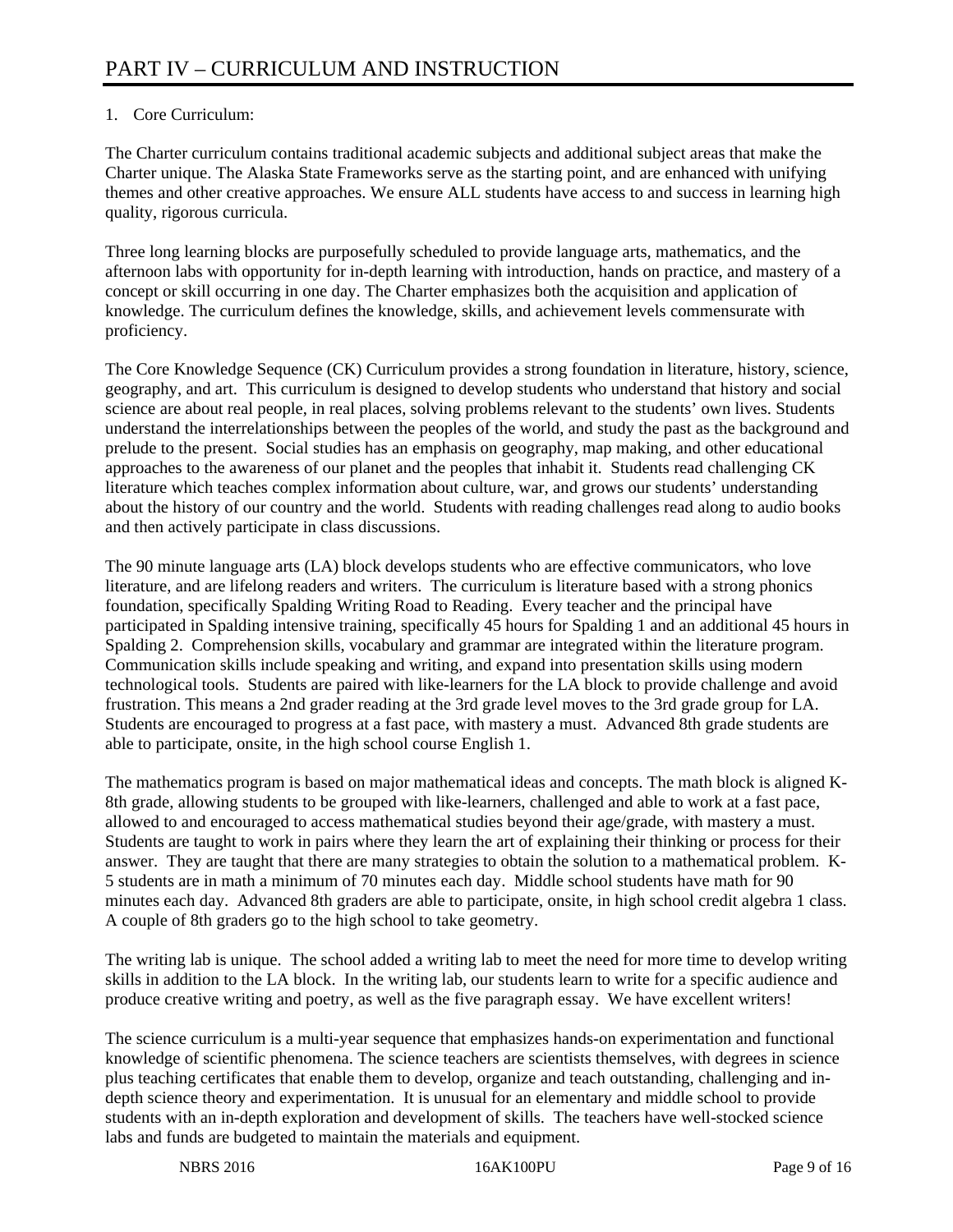The fundamental key to our success is that the learning is sequential, concepts and skills are taught explicitly by highly trained, top notch teachers and students are allowed to move at a pace that allows them to maximize learning. The supporting element is that the teachers are afforded additional planning time. Through creative staffing methods, common planning time provides staff members with time to engage in professional discussions and brain storm methods and strategies to reach each and every student. Due to the extra planning time, teachers and the principal can meet with individual students to support the student with pathways to success and not let them slip through the cracks.

#### 2. Other Curriculum Areas:

Academy believes that knowledge builds on knowledge. The school is oriented to interconnectedness and the recurring concepts between the scientific, music and art disciplines and the core subject areas. We guarantee equal access to content rich, rigorous curricula designed to develop the whole child, leveling the playing field for disadvantaged children.

E.D. Hirsh's Core Knowledge Sequence provides our staff with a coherent approach to building knowledge across all grade levels so that every student has the opportunity to learn and be exposed to the basic principles of government, important events in history, masterpieces of art and art appreciation, as well as cultures of people across the world.

In addition to the basic academics of the school, Academy supports a well-rounded learning environment with a variety of experiences, such as Spanish classes for K-8, afternoon labs in a variety of subjects and field trips/hands-on learning. Grades K-5 rotate through 3 week sessions of labs every afternoon that include Art, Writing, Science, Geography, Computers, and Spanish/Fitness. The labs are taught by specialists who are passionate and knowledgeable about that subject area. The labs are 80 minutes in length to allow indepth learning with time for introduction, hands-on learning activities and mastery in one day. The teachers are specialists, they have additional training or have a degree in their area such as the science teacher has a degree in biology and physical science. When she teaches science, she is passionate, is a scientist herself and truly an expert.

Middle school students are exposed to intensive career- and life skills-oriented learning opportunities. Twice a year week-long hands-on thematic learning experiences for middle schools provide application of skills. Some of the titles of these middle school intensives include: Helicopters in Alaska; Redesigned and Repurposed; Draw It, Go Find It Geocaching; Winter Outdoor Activities, among many others. In addition, Friday electives for middle school students run for four weeks and are designed to create well-rounded, interesting citizens with classes such as guitar, snow and ice biking, sewing, dissections. Academy begins teaching the use of the technology in kindergarten with Computer labs rotation for K-5. Students learn to create, design, research, and to use technology to learn. By the time they are in middle school, each student (6-8th) is assigned a laptop for the school year. They learn to create power points, write drafts, edit, and edit again to create publishable end products. We teach responsible use and make technology available to have the world at their fingertips.

Art is valued and afforded equal time to other content areas during our lab rotation schedule. The teacher is an artist herself and very passionate about art. We believe art and artistic expression strengthens students' convergent thinking as well as divergent thinking, thus building well rounded students able to think more clearly and effectively. The Core Knowledge sequence encourages the study of art history, participation in various art techniques, and using art forms as a primary means of expression. Through examination of the masters, students learn about history, the artist themselves along with the techniques popular during that timeframe. Students are then provided the opportunity to attempt that technique or style of art.

All 3rd grade students study and participate in learning to play the piano because brain science shows that playing an instrument develops the mathematic and spatial side of the brain. Students learn music appreciation and develop secure vocal sound and pitch through once a week choir practice for K-5. The middle school students can elect to learn to play the guitar or participate in concert choir.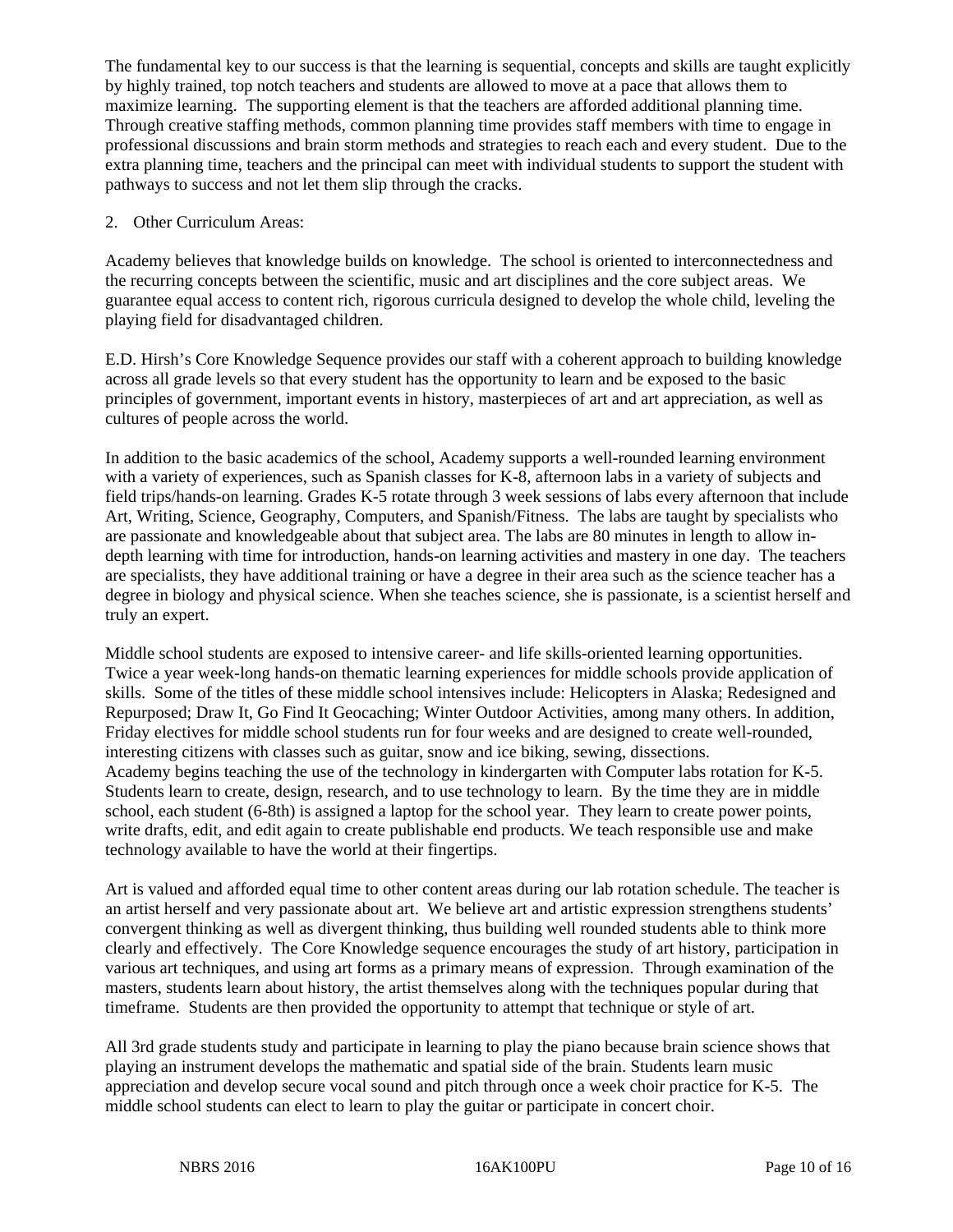A sound mind in a sound body is a focus. We teach that self-fulfillment is defined as an individual's attainment of his or her physical and intellectual best. All students K-8 learn the martial art of Taekwondo once a week. This discipline teaches respect, self-discipline, and teaches life-long toning methods as well as self-defense. Every student also receives training from a personal fitness trainer who teaches methods and techniques of toning, muscle development, and aerobics that students are able to incorporate into their lives.

The study of Spanish in K-8th focuses on students not only learning Spanish, but also developing an appreciation of Spanish speaking cultures. Primary grades are taught using interactive and experiential lessons. Middle school students are able to enter into the Introduction level or into a track that allow them to earn a Spanish High School credit while in middle school. Learning Spanish enhances and grows a better understanding of the English language.

3. Instructional Methods and Interventions:

Academy's belief system is that students are to be provided explicit instruction in the smallest possible likelearner reading and math group. Grouping is accomplished by analyzing student assessment (standardized data obtained during the first two weeks of school). Student strengths and weakness are evaluated along with their learning style and the pace in which they learn best. The focus is to teach to the whole child. Through a constantly evolving personalized learning plan, the learner is provided with multiples avenues, pathways, and the necessary support to obtain success.

Students benefit from both like-learner small grouping (approx. 13) and labs with their grade level peers. This arrangement allows extra adult help, multiple approaches and multiple strategies in an environment that is non-threatening, supportive and sensitive to student progress and needs. Fast learners are allowed to move at a fast pace. Slower learners are provided extra support. ALL instruction is designed to connect learning linking new skills and knowledge, while building student confidence and mastery of skills.

Learning data is constantly analyzed to check ongoing progress and need. Using data, learning opportunities may be individualized to a greater extent. One-on-one instruction is strategically placed within the student's day in order to provide additional targeted instruction. Students never feel penalized with the additional instruction but feel gifted with the opportunity to learn. Regardless of whether a student is gifted or a slow learner, it is evident the Academy staff are student-learning focused and constantly modifying the learning environment, grouping, and delivery of instruction to meet individual student needs.

The multi-year sequence of Core Knowledge linked with the philosophy to engage learners through active participation and use of hands-on experimentation and application of knowledge are the keys to student success. The collaboration between the parent, the teacher, and the student as they set student learning goals cements the relationship and the sense of team. Each year the student grows in their ownership of their learning.

The Spalding curriculum and delivery is compatible with brain science recommendations. It provides systematic, explicit, repetitive opportunities to learn and master skills in spelling, reading and building of vocabulary. Long learning blocks provide in-depth learning with introduction, hands-on learning, experimentation and practice in one day.

Technology programs such as Lexia, ALEKS and MobyMax provide personalized practice and mastery opportunities for students both at home and at school.

Current research findings on brain-compatible instruction and strategies are utilized in every lesson. Teachers are experts in the delivery of instruction and they provide brief brain breaks to maximize learning intake. Teachers and the principal receive ongoing, top-notch, purposeful professional development to hone, develop and achieve the best instruction possible.

Teachers are afforded additional planning time well beyond the negotiated agreement which allows them to have common planning time to work with colleagues and the principal to design learning programs to meet students' needs.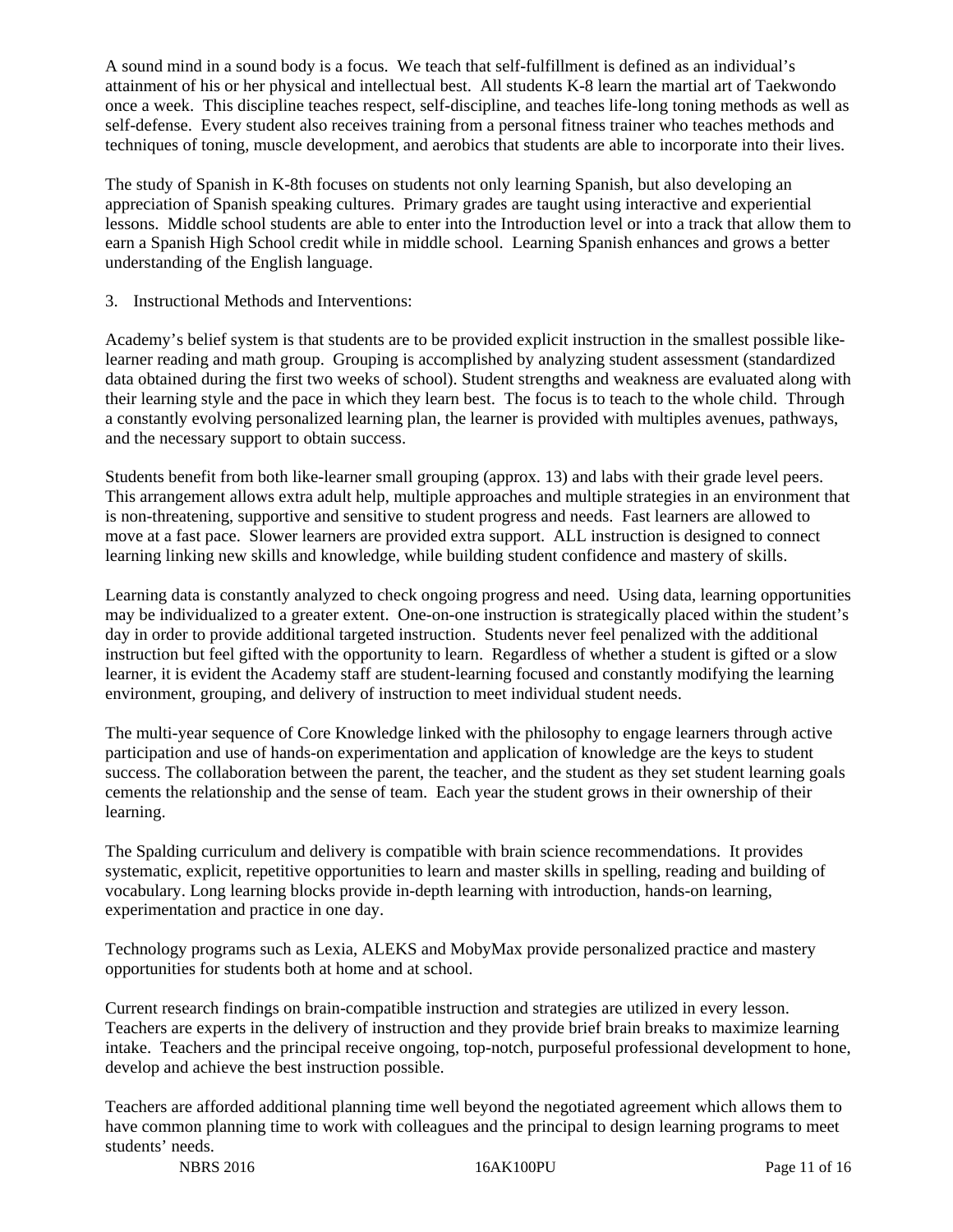4. Assessment for Instruction and Learning and Sharing Assessment Results:

The principal assesses each kindergarten student with a version of the Woodcock Johnson Test of Achievement to gain an entry benchmark prior to the start of school. The parent observes the assessment. The outcome is invaluable in providing the principal with an understanding of each kindergartener's speech and language entry level, their basic skill development and readiness skills, as well as ability to follow directions. Upon completion of the assessment, the parent is provided an overview of the results.

The first two weeks of school are spent assessing students to determine their learning style, current level, and the pace for success. Students are placed in leveled, like-learner language arts and math 13 student groups.

The 50 word Spalding Assessment is used monthly to gauge progress. AIMSWEB assessment tracks emerging reading skills and fluency. AIMSWEB benchmarks are three times a year. RTI assessed weekly. Authentic assessment is used to track progress and mastery. Project-based assessment is also used. Children's Progress Assessment is used with grades kindergarten – 2nd. Three times a year, computerized MAP testing occurs in grades 3rd thru 8th grade. Annually, all students in grades 3rd thru 8th grade are assessed using the statewide standards-based assessment. Parents receive their child's proficiency report.

Assessment and use of the results is critical in making certain students are placed where they are making the BEST progress. It is the finger on the pulse. Our grouping remains fluid with the goal to modify placement and instruction always according to student need. This practice is used to maximize learning whether a student arrives as a low- or high-performing student. Our goal is for every student, regardless of level of achievement, to grow a minimum of one full year. We recognize children with learning challenges must close the gap faster, so every tool is used. Our school started using response to intervention long before it was a nationwide push.

In August, the child and the parents meet with the teacher(s) during an entrance interview to establish goals and exchange information. Student-led parent teacher conferences are held every October and assessment results are shared. An online grade book is accessible by parents anytime. Parent phone and email contact with teachers and the principal occurs constantly. Parents receive their child's standards-based report card at the end of each semester. Exit interviews in May provide the parent, student and teacher with an end-ofthe-year review of goals accomplishment, successes, needs and assessment results.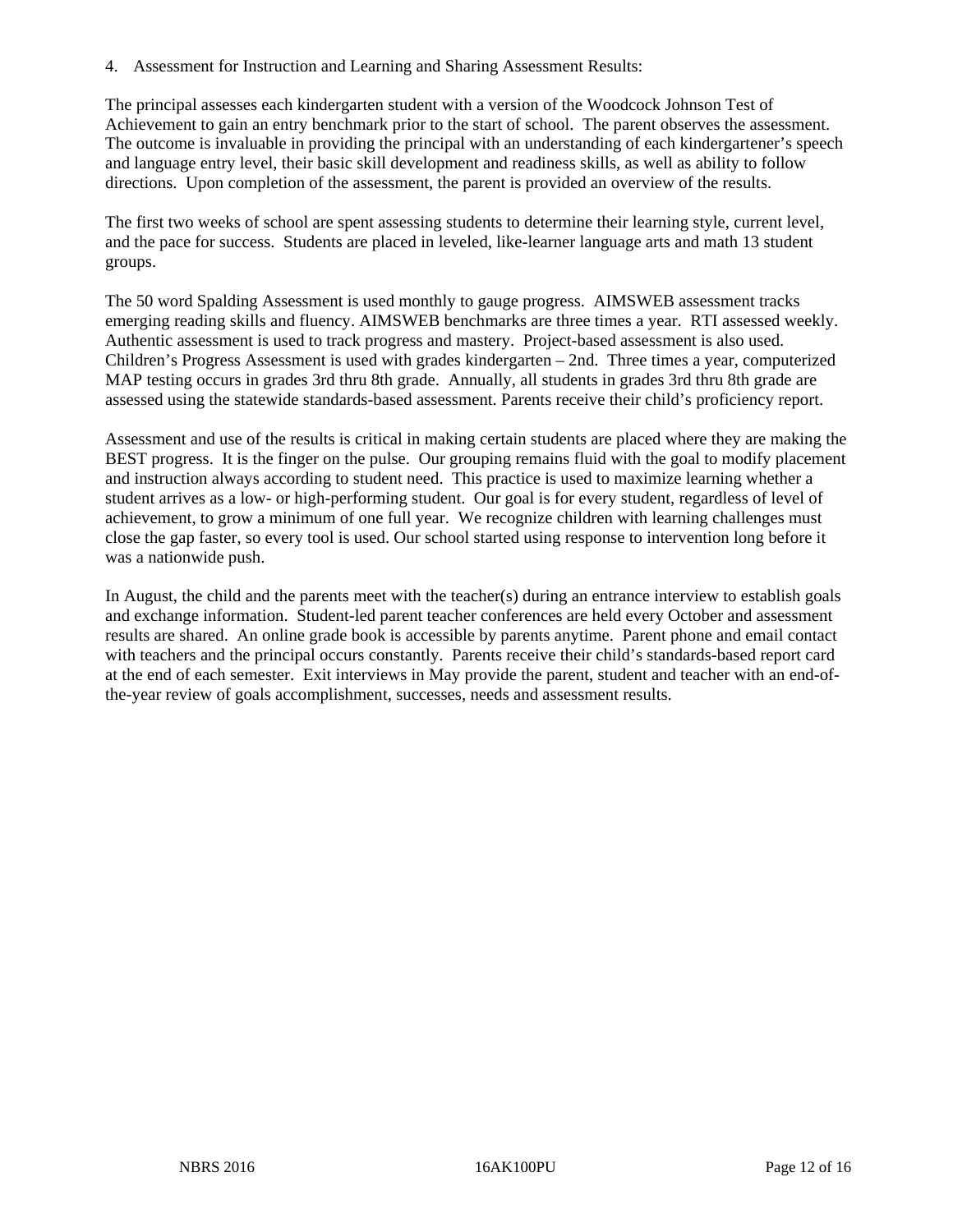#### 1. School Climate/Culture:

Academy is a small school with one class per grade, totaling approximately 243 students that have entered via the annual lottery or as siblings. Students are engaged and motivated in many ways, including through leveling into small groups for math and language arts. Also, each afternoon, grades K-5 have block labs taught by specialists in art, science, computers, geography, writing and Spanish. In middle school, students participate twice yearly in a week-long immersive approach to a variety of projects, including theater, cooking, wood shop, sewing, cold weather survival, etc.

Field trips are used as curriculum enrichment and also as team building activities. Examples include a hiking trip on a local trail or a visit to an apple orchard. Multi-day trips to the Sea Life Center, Denali and Wrangell St. Elias National Parks, Juneau and Washington DC act as mobile learning labs and cement class bonding. With careful budgeting and school-wide sacrifice, all students are able to attend. At Academy, there are only "haves", no have-nots.

Families have a volunteer requirement and are welcomed at any time. Our year starts with a potluck welcome picnic for all families and staff, where parents and students connect as Academy's larger community. For more individualized attention, an entrance interview is held between teachers, parents and student to set yearly goals. The school year ends with a school-wide potluck picnic on the last day and follows with individual exit interviews to discuss if goals were met.

The school organizes numerous special events to build community such as Pajama Day before Christmas break, and our annual World Fair in early May. During the World Fair week, classrooms are transformed to reflect in-depth year-long study of different topics. These themes have included the American Revolution, the Renaissance, Greek Civilization, the Vikings, China Past and Present, Insects of Alaska, and many others. Teachers, parents and students work collaboratively to prepare for a community-wide open house to finish the week. The school also organizes two large trips for families every year as a fun community activity with the annual ski trip to Alyeska and a trip an indoor water park.

Teachers are empowered to work hard and stay on the cutting edge of learning techniques. Teachers impart and create innovative curricula, and the block scheduling allows extended learning periods to maximize brain-based learning. The teachers are afforded planning time well beyond the minimum noted in the negotiated agreement. The principal is a guiding force--always available and welcoming everyone that comes to the school. Her modeling of appreciation has led to a tradition of Academy families dedicating a week each year in which they provide lunches and snacks along with gifts and cards for their child's teachers.

#### 2. Engaging Families and Community:

Academy is an alliance consisting of a seamless web of educators, parents, businesses and community services – all dedicated to the students. The Academy Charter addresses parental input by requiring parental involvement. Parents understand they need to volunteer and participate 36 hours per year per child in a wide variety of tasks ranging from help in the classroom to special projects to working in the office. This time allows for access to and utilization of parental skills and abilities that increases feelings of responsibility, commitment and awareness. As a charter school, we do not receive school district maintenance, therefore, we the families and staff maintain our school to be good stewards of our facility that was provided via direct appropriations from the Alaska Legislature.

The Academy Charter Advisory Board, composed of four parents, two community members; two teachers and the principal, meets once a month and collaborates as a think tank to facilitate the attainment of our Charter goals and objectives. This is one more opportunity for families and the community to join together to influence and guide their school.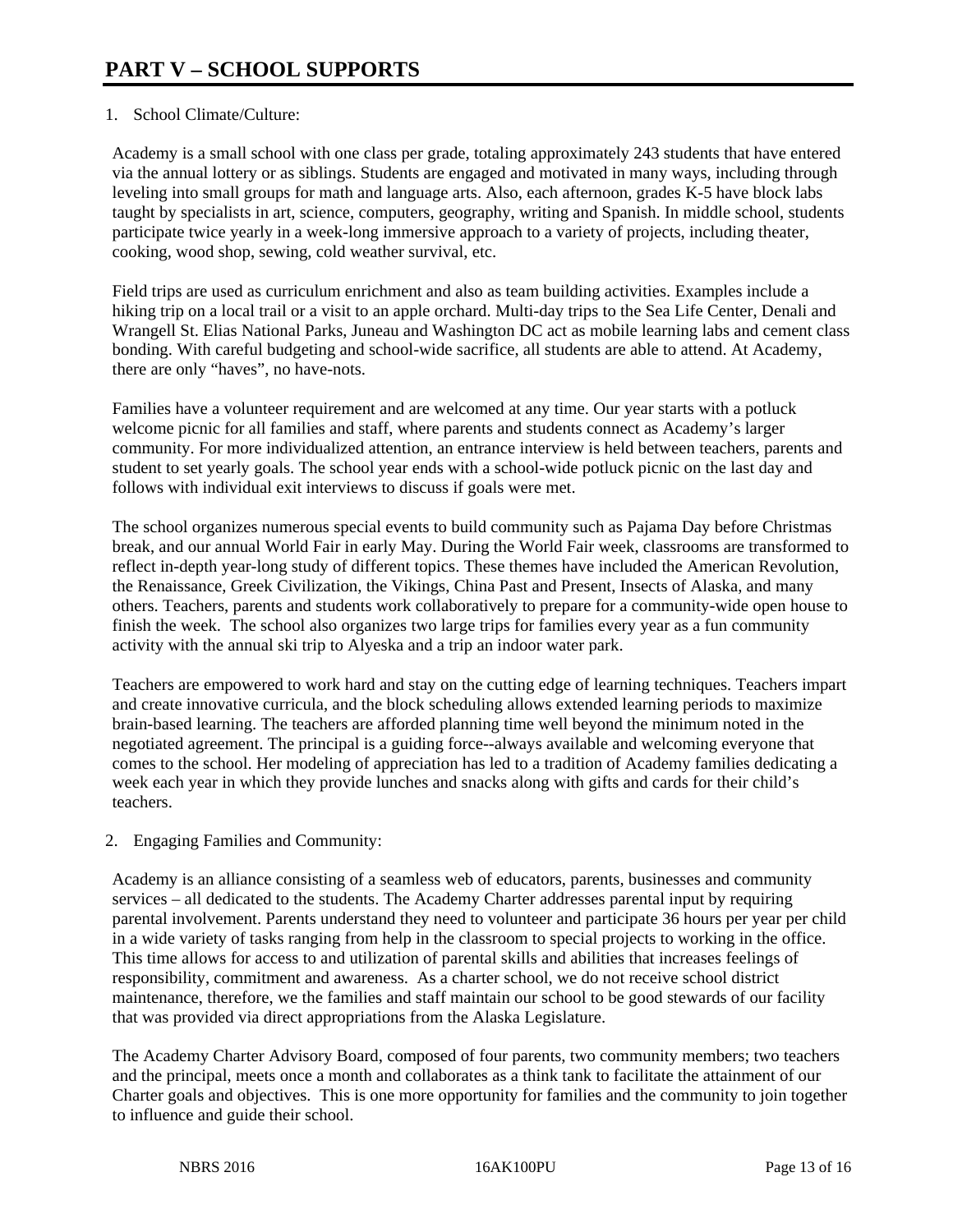Academy considers the community and the world to be its classroom. When learning takes place in the world beyond the classroom, the students understand their connection to that world and their responsibilities as productive citizens. The middle school learning intensive provides students with the opportunity to learn from knowledgeable community members, university professors, business owners, and experts in specific topics. For example, during the intensive "Helicopters in Alaska," local helicopter pilots visited and taught about flying, the students toured the flight control tower and learned about that career, and the Kodiak Coast Guard helicopter landed in our play yard with the Coast Guard crew spending the day speaking about their experiences, training, and career.

Academy integrates real-world experiences into classroom learning and reinforces this with hands-on learning in field trips. For example, the 6th grade writes their own constitution and creates their own governing structure. The class, along with parents, teachers and the principal, fly to the capital of Alaska, Juneau, to spend three days working alongside the Alaska Legislature. The Senators, Representatives, Governor, Attorney General, and many others roll out the red carpet to welcome these students who have come to see the Government in Action. Students write letters, they practice asking questions, they learn to represent themselves and their school in a positive manner, making us proud.

Every year the principal meets with each family individually to learn their hopes and dreams for their child and listen to the parents as they share how they see their child learning and what they hear from their child at home. Academy staff understands that parents know their children best and it is important to engage the parents in these discussions in order to meet each child's needs and the parent's wishes.

#### 3. Professional Development:

Every hour spent in professional development (PD) is an hour well spent! It is our ongoing focus on improvement! Academy purposefully designs, plans, schedules and implements a professional development program to build a strong, knowledgeable cadre of staff members and strengthen their understanding of Spalding, Core Knowledge, and Mathematics. The overall goals are to improve student learning opportunities and increase student achievement. The collaborative PD work time enables our team to implement fully the instructional innovations, goals, and philosophy included in our Charter.

Academy's PD is purposeful. Charter schools can create their own calendar and schedule. At Academy, the ten PD days are grouped in threes to provide intensive, focused learning. At times the entire staff may attend a national conference. Or a national presenter may be contracted to come to Academy to provide cutting edge learning on Spalding or training on new brain science. Every staff member attends and participates so that ALL staff can become experts in the subject area or curriculum and ALL become more effective in their delivery and development of the instruction. The principal as the instructional leader also participates. The goal is to be on the same page with the same understanding with a constant focus on improving! An example of a recent PD opportunity is when Dr. Michael Merzenich, a leading brain scientist and author of Soft-wired, presented cutting edge brain science over three PD days in February 2016. All teachers, recess monitors, aides, and the principal attended. Every staff member was positively influenced by the training and able to implement new techniques and strategies immediately to improve student learning!

Academy's PD focus is based on assessment data and on a needs assessment survey completed by the teacher. The PD theme/focus may be year-long or multi-year. For example, in preparation for adjustments in the math standards, the staff spent two years focused on the teaching of mathematics, with special emphasis on teaching students to explain their thinking and have discourse. The statewide mandated test results positively reflected this effort, with the total number of students' proficient increasing from 88% to 91%.

Professional development is viewed as critical for the fulfillment of the Charter's educational goals and therefore, funds are allocated for this purpose, including travel and conference costs, utilizing monies received in revenues, grants and per pupil allocations.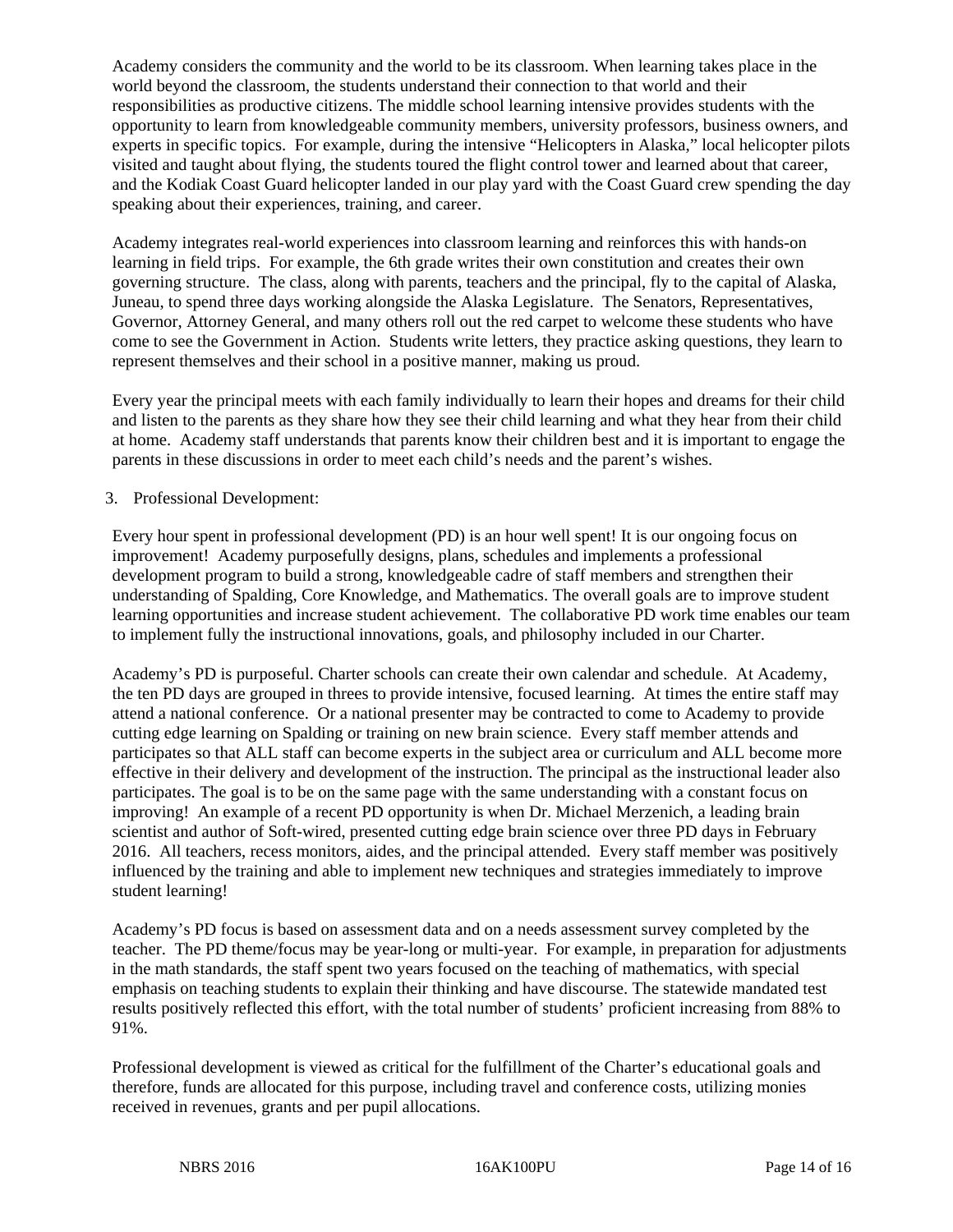#### 4. School Leadership:

The principal sets the tone, the culture, and builds the team that is called Academy. The principal hires and supervises all staff. The principal observes and assesses staff strength and weakness, surveys the staff to obtain needs and wants and then budgets in a manner to provide staff with the best professional development to enable them to improve their instruction and delivery methods.

The principal not only guides the learning but models learning herself by attending every professional development that is provided for staff including the two 45 hour intensive Spalding trainings.

The principal maintains an open door and is willing to listen and problem-solve in a manner that makes every staff member, every parent, and every student feel valued and that their ideas are important. The parents are a critical piece of the school team and each year the principal meets with almost every student's parents seeking to learn more information about each student and what the parent sees from their perspective.

The school atmosphere is one of respect, encouragement and accountability. The principal individually greets and welcomes every student as they arrive at school. She shakes their hand and says "Welcome to school! I'm so glad you are here!" She models professionalism, empathy, and patience.

Academy Charter School is designed to remain a small school where the principal knows every student by name, their parents, and their hopes and dreams. Students are considered shared by everyone. Due to the school-wide expectations that were created by the staff, are explicitly taught at the beginning of each year to every grade level and practiced, students are held accountable for those expectations. Academy has few disciplinary issues and the focus remains on the business of teaching and learning.

Every decision is driven by the goal of fulfilling the Charter and its attention to the constantly evolving learning environment with increased learning opportunities and individualized programs to meet each student needs. The principal works closely with the families and the community. The Academy Charter Advisory Board, a think tank, made up of parents, teachers and the principal advises on the operation of the school to ensure fulfillment of the Charter goals and philosophy.

The principal models dedication, determination, and willingness to do whatever it takes to accomplish a goal. The principal is a teacher herself. She stepped in during 2015 to teach 2nd grade for eight weeks while the teacher was on family leave. The goal of the principal is to model dedication and the willingness to sacrifice time, talent, and energy for the greater good of the school. The principal encourages and supports teacher leaders to step forward with great ideas and innovation.